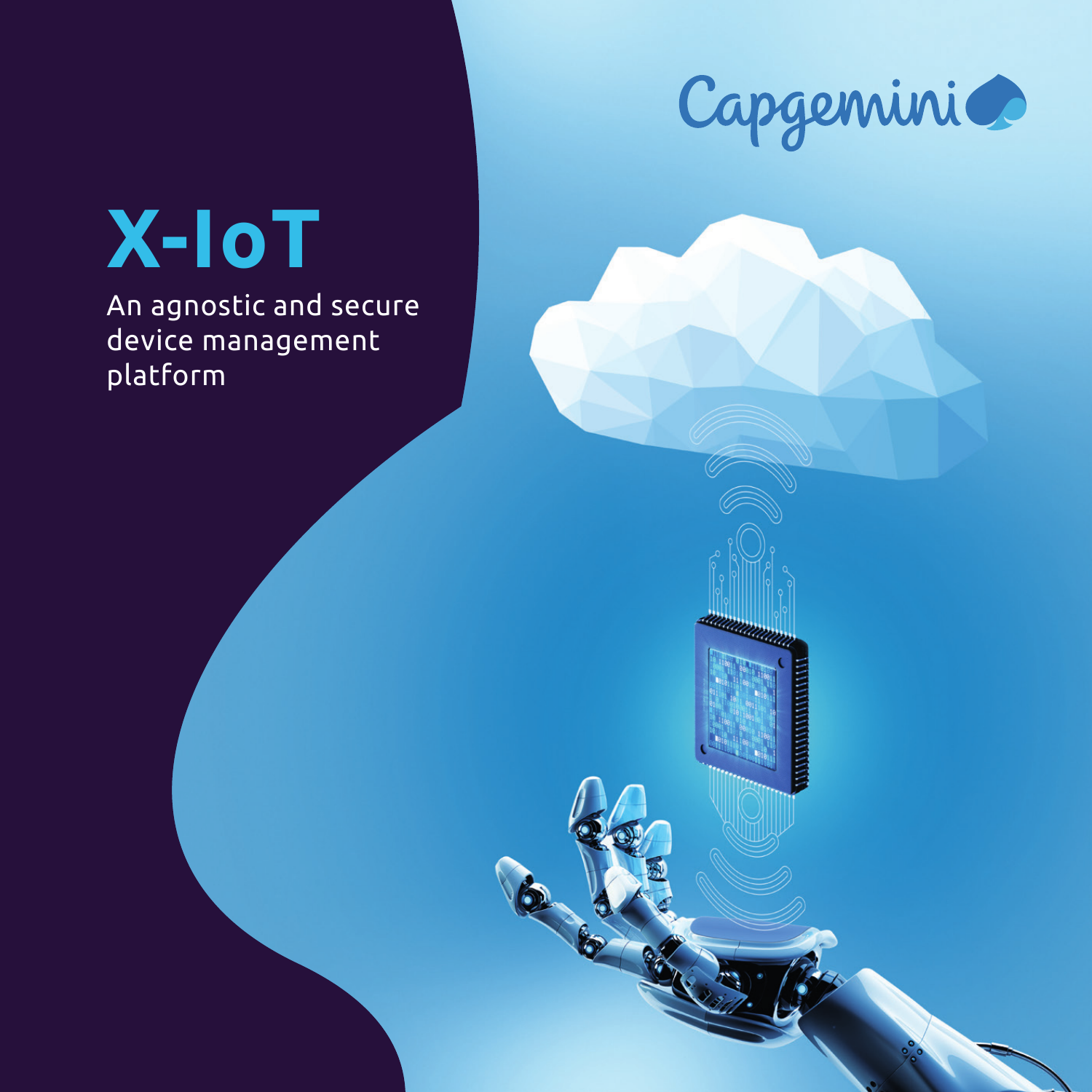## **X-IoT**

## Connecting the physical to the IT worlds to improve products and assets performance and usage

Beyond automation, at a time when connectivity, data and collaboration will make the difference, X-IoT offers to stakeholders a fully configurable and agnostic solution to securely manage and connect products and assets:

- Smart city, buildings,
- Track and trace (containers, logistics…),
- Action grid,
- Connected products (medical devices, autonomous cars…),
- Asset tracking and monitoring,
- Smart inventory
- Preventive and predictive maintenance & quality
- Cobotics for product testing.

#### **X-IoT is the only platform:**

- 100% focused on device management,
- Devices, protocols and Cloud platforms agnostic
- Fully configurable and highly secured
- Edge & Cloud mirroring architecture
- Multi-tenant
- Edge Analytics management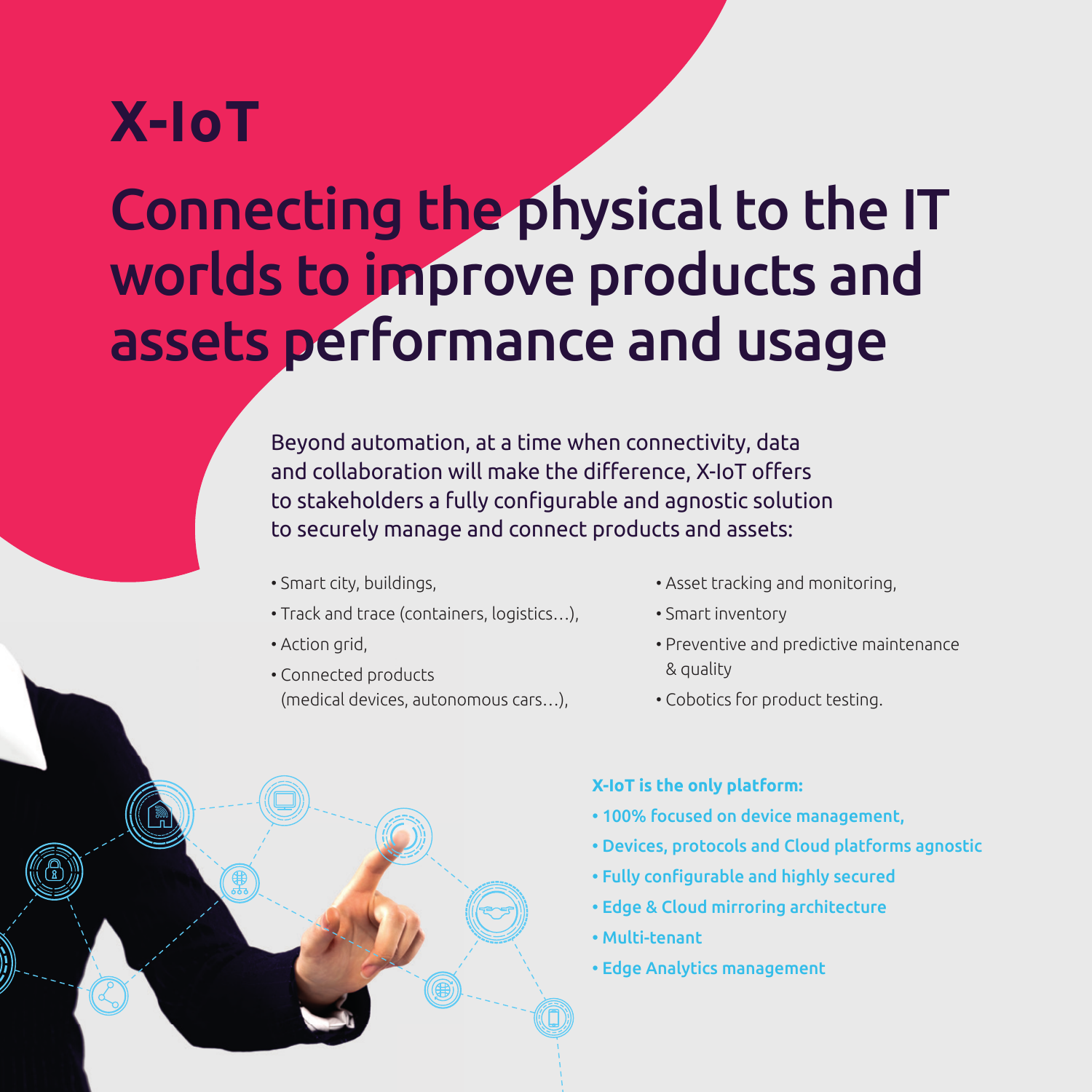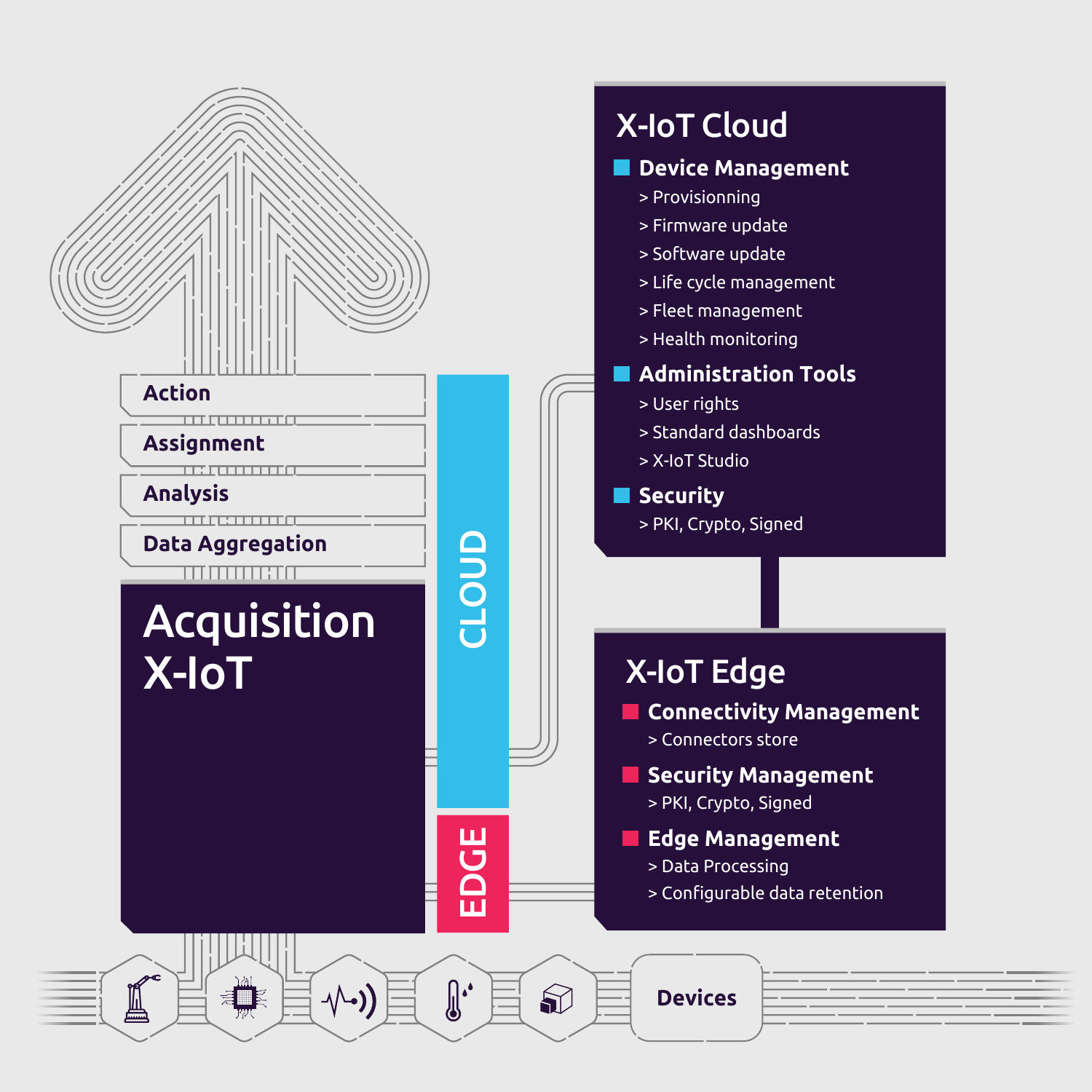### **X-IoT** Agnostic Edge to Cloud Platform

### Cloud

 $\frac{1}{2}$   $\frac{1}{2}$   $\frac{1}{2}$   $\frac{1}{2}$   $\frac{1}{2}$   $\frac{1}{2}$   $\frac{1}{2}$   $\frac{1}{2}$   $\frac{1}{2}$   $\frac{1}{2}$   $\frac{1}{2}$   $\frac{1}{2}$   $\frac{1}{2}$   $\frac{1}{2}$   $\frac{1}{2}$   $\frac{1}{2}$   $\frac{1}{2}$   $\frac{1}{2}$   $\frac{1}{2}$   $\frac{1}{2}$   $\frac{1}{2}$   $\frac{1}{2}$ 

- Amazon Web Services
- Microsoft Azure
- Google Cloud Platform
- Private cloud

### Device protocol

- Industry: OPC, OPC UA, Profil bus, Modbus…
- Operators LPWAN: Sigfox, LoRa…
- Wireless protocols: ZigBee, Encocean, Libelium, Bluetooth, iBeacon, AllJoyn, DLNA, UPnP…
- Smart Energy: DLMS…
- 3GPP: 3G, 4G, NB-IoT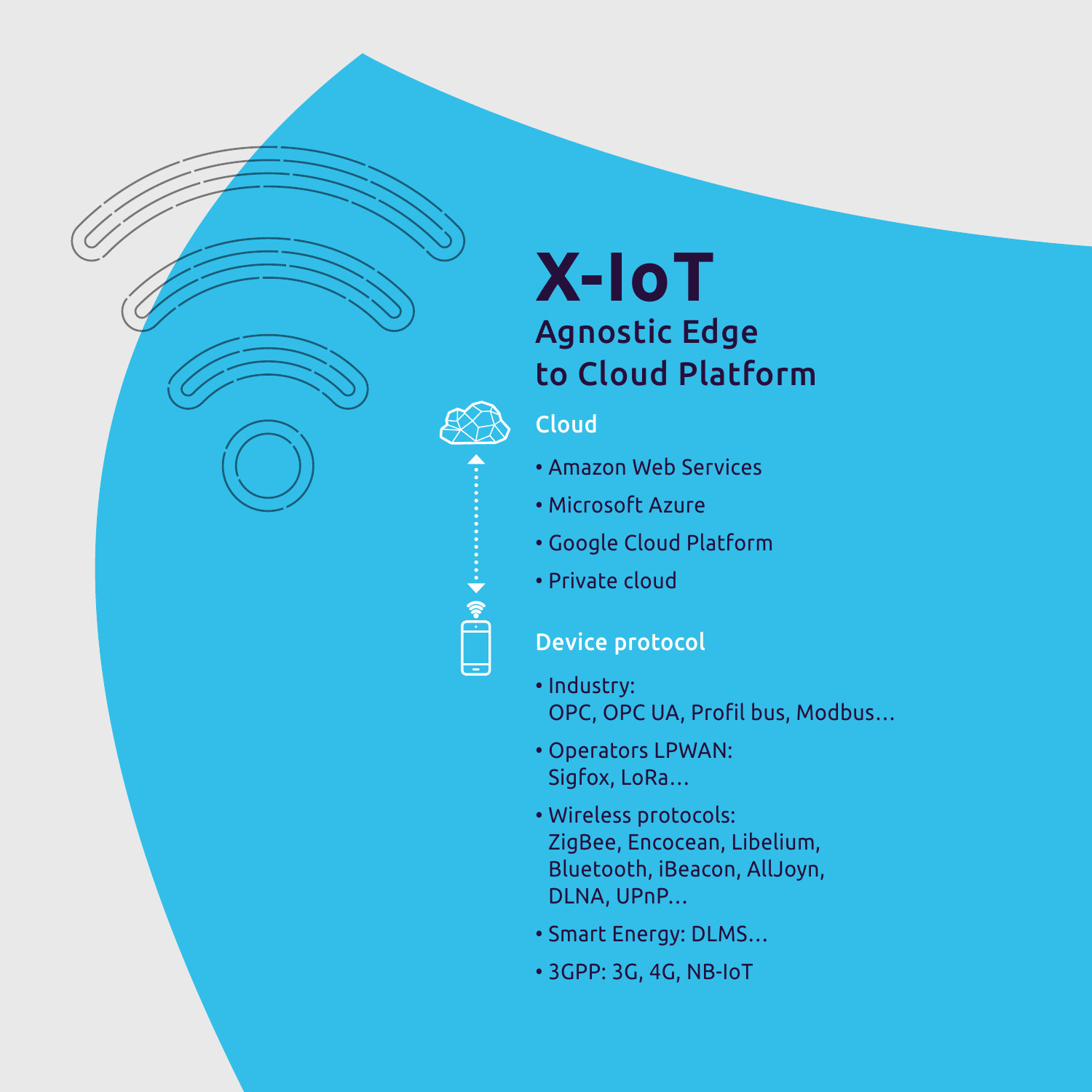# **X-IoT**

A Capgemini platform ready to configure and connect your products and assets:



• Devices, Protocols and Cloud Agnostic



- Edge & Cloud mirroring architecture to ease deployment and enable scalability
- 
- $\mathbb{F}_{\mathbb{H}^*}$  Highly secure: Intel security, ANSSI accreditation
	- 0 • Pay per use: From sensors to industrial assets
	- Fo
- No third party software licensing



• Devices security partners

X-IoT, a unique platform that free your physical data and connect all your devices